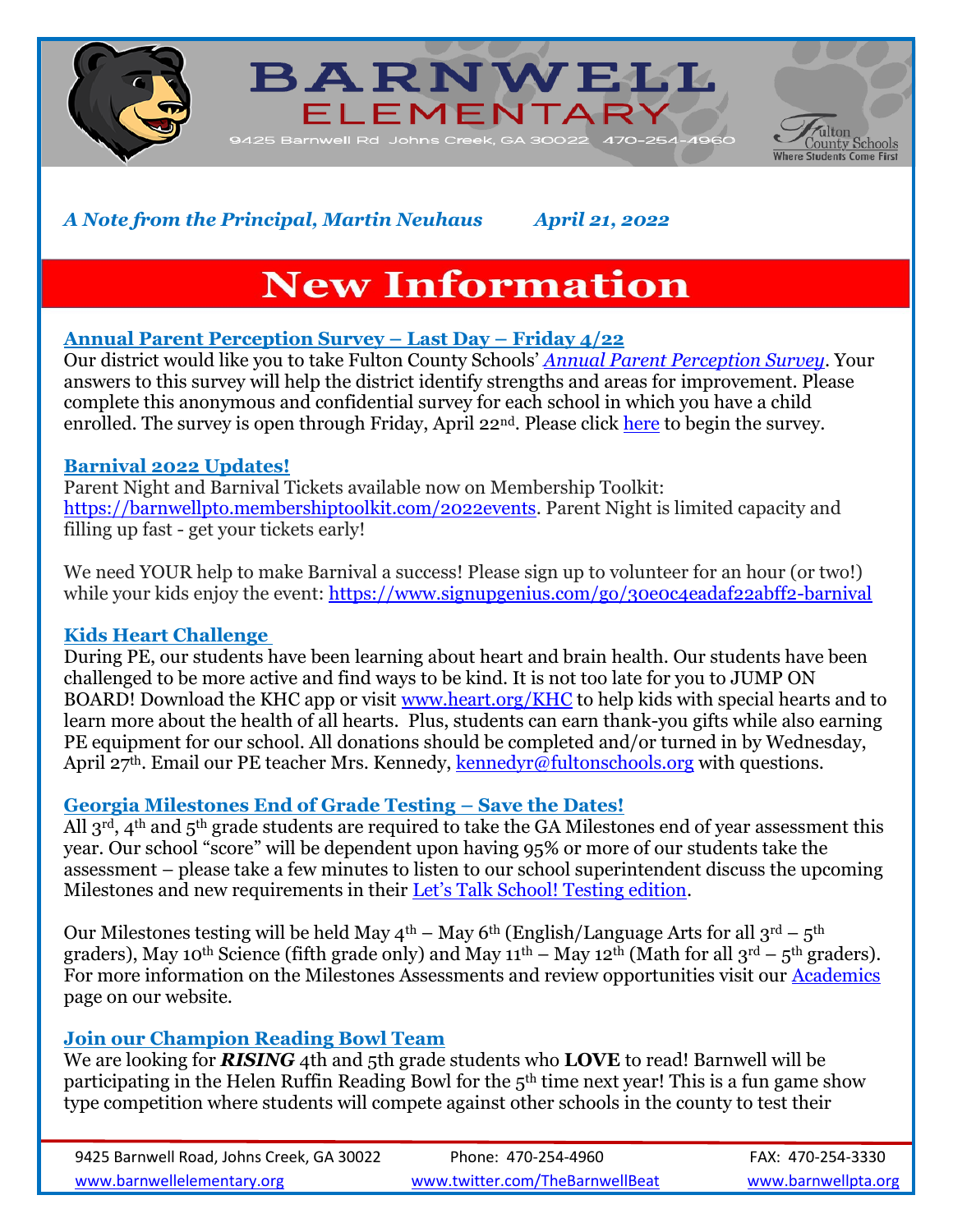knowledge of the selected books. At the bowl, contestants will compete to "buzz" in and correctly answer questions about the selected books faster than the opposing teams. Our amazing 2022 team won 1st place in Fulton County, reclaiming the title for the 2nd year in a row! We would love to remain a champion team in 2023!

## **This club is for serious book lovers – you will have to read A LOT! New this year students will be required to read 4 books before our first meeting in September.** Click

for **here** more information and the book list. Please reach out to Mrs. Shapiro at [shapiro@fultonschools.org](mailto:shapiro@fultonschools.org) with any questions. Students may join our Microsoft TEAM to connect, ask questions, and discuss the books with code **moznc3g.**

## **Helping Hands End Hunger**

**We need a few more Helping Hands!** Our [Helping Hands Ending Hunger](https://nam11.safelinks.protection.outlook.com/?url=https%3A%2F%2Fwww.helpinghandsendinghunger.org%2F&data=04%7C01%7CAgertonS%40fultonschools.org%7C14a72855f9c44945e66508da0b33f4fa%7C0cdcb19881694b70ba9fda7e3ba700c2%7C1%7C0%7C637834615019239465%7CUnknown%7CTWFpbGZsb3d8eyJWIjoiMC4wLjAwMDAiLCJQIjoiV2luMzIiLCJBTiI6Ik1haWwiLCJXVCI6Mn0%3D%7C3000&sdata=o6UbnBrhHMG6HIgSOoIWjCu4uqCb3J8CT3y%2FzjeNolg%3D&reserved=0) program is off to an amazing start – we've collected and donated over **fifteen hundred pounds of food items** that would have otherwise been thrown in 6 weeks! If you are able to help during breakfast  $(7:15 - 7:50)$ or lunch (multiple shifts available) one or more days between now and the end of the school year, please click [here](https://nam11.safelinks.protection.outlook.com/?url=https%3A%2F%2Fwww.signupgenius.com%2Fgo%2F30E0F4AA5AC22A2F58-helping1&data=04%7C01%7CAgertonS%40fultonschools.org%7C14a72855f9c44945e66508da0b33f4fa%7C0cdcb19881694b70ba9fda7e3ba700c2%7C1%7C0%7C637834615019239465%7CUnknown%7CTWFpbGZsb3d8eyJWIjoiMC4wLjAwMDAiLCJQIjoiV2luMzIiLCJBTiI6Ik1haWwiLCJXVCI6Mn0%3D%7C3000&sdata=SNnP8F1bQVJjFd2DNZ0GUGPenkLv9tuDcNaB1XfTrKg%3D&reserved=0) to volunteer. *As a reminder all volunteers must complete the 10-minute Volunteer Protocol Training [here](https://www.fultonschools.org/Page/899) prior to volunteering.*

## **Special Need Parent Request Form for 2022-2023 Class Placement**

We are beginning to plan our homeroom classes for the 2022-2023 school year. We place all students in classrooms based upon their Continuous Achievement levels, balanced by gender, ethnicity, and special education status (IRR/TAG). We recognize that you know your child best and if you would like to inform us of any special need/request you can do so by submitting our [Special](https://www.fultonschools.org/cms/lib/GA50000114/Centricity/Domain/6069/Barnwell%20Special%20Need%20Parent%20Request%202022.2023.pdf)  [Need Parent Request Form](https://www.fultonschools.org/cms/lib/GA50000114/Centricity/Domain/6069/Barnwell%20Special%20Need%20Parent%20Request%202022.2023.pdf) to us before 8:00 AM on May 6th. Completed forms may be dropped off at our front office or emailed to [agertons@fultonschools.org.](mailto:agertons@fultonschools.org)

If you have a prior, *personal* experience with a teacher that has not been successful and would like to request your child **not be** placed in that teacher's room for the 2022-2023 school year, please email me directly [\(neuhausm@fultonschools.org\)](mailto:neuhausm@fultonschools.org) prior to the May 6th **Special Need Parent Request Form** deadline to set up an appointment to discuss your concerns.

## **Recurring School and Community News**

## **The Summit Counseling Center FREE Summer Small Group Opportunities**

The Summit Counseling Center is offering individual and free group services to Barnwell students throughout the summer as a part of Barnwell's partnership with The Summit. There will be free, 6 week small group sessions for elementary aged students focused on anxiety, social skills, and dialectical behavior therapy (DBT) skills. DBT skills teach students skills for emotion regulation, interpersonal effectiveness, distress tolerance, and mindfulness. Please click [here](https://www.fultonschools.org/cms/lib/GA50000114/Centricity/Domain/6069/Summit_Summer2022_Flyer_School-Based_Elementary%20School.pdf) to learn more.

## **Camp Horizon Grief Camp Opportunity – June 18th, 2022**

Camp Horizon provides kids and teens the opportunity to have fun while receiving support in their grief processes. This one-day camp offers the participants the chance to share their experiences of grief while building friendships and enjoying an exciting summer experience. To learn more, please view the flyer [here](https://www.fultonschools.org/cms/lib/GA50000114/Centricity/Domain/6069/CH%20Flyer%20Basic.jpg) and information sheet [here.](https://www.fultonschools.org/cms/lib/GA50000114/Centricity/Domain/6069/Camp%20Horizon%202022.pdf)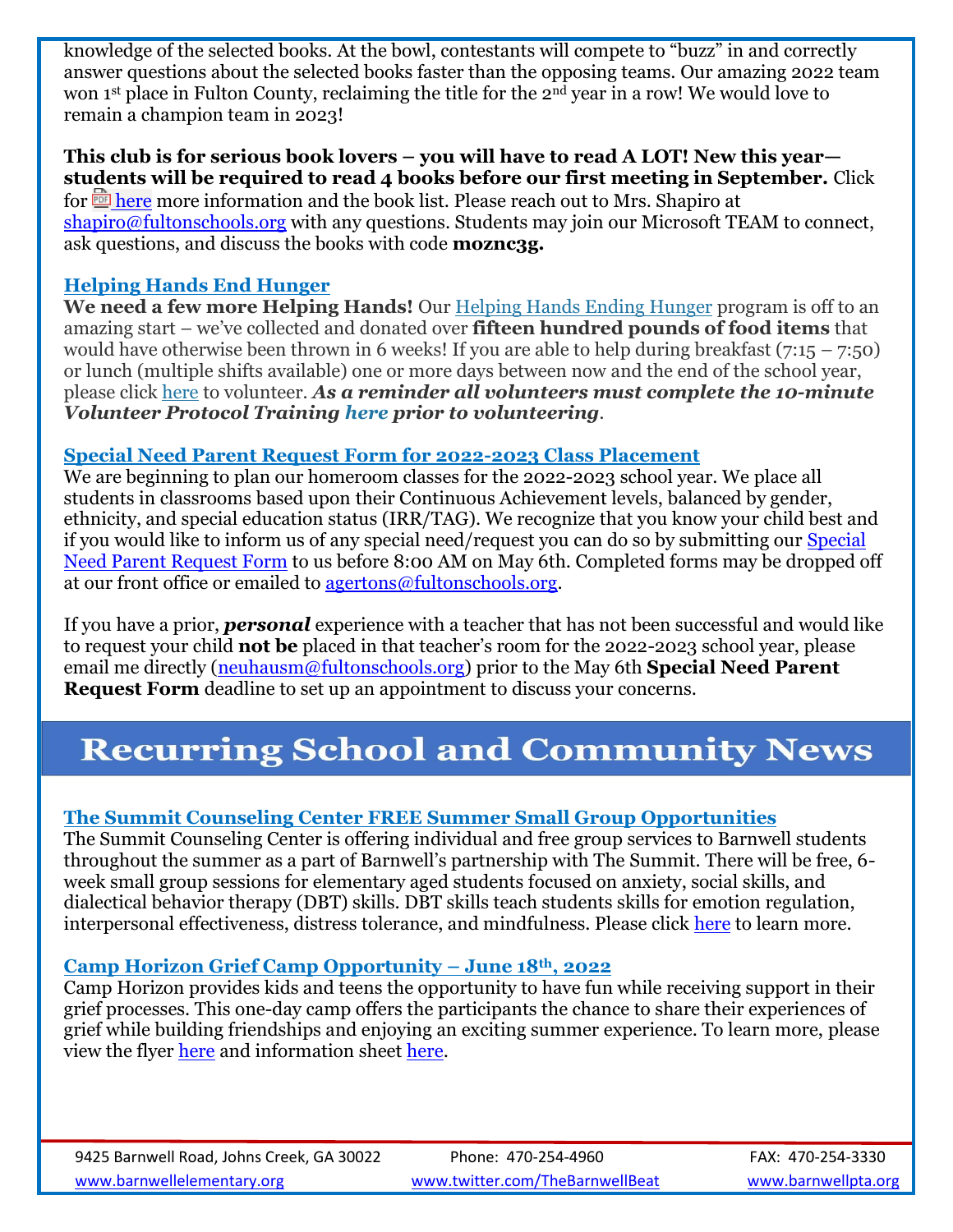#### **Kindergarten and New Student Registration**

Kindergarten and New Student Registration for the 2022-2023 school year has begun. Parents/Guardians of new students will complete the online registration application [here.](https://www.fultonschools.org/enrollment) If your child is currently enrolled in Pre-K at Barnwell Elementary, you **do not** need to register your child for kindergarten. Please click [here](https://www.fultonschools.org/cms/lib/GA50000114/Centricity/Domain/6069/KK%20Registration%20flyer%20for%202022-23.pdf) for more information.

#### **Student Checkout**

**As a reminder, a Driver's License ID or Government ID is required for all student checkouts. When checking out a student early, please send in a [Dismissal Change](https://www.fultonschools.org/cms/lib/GA50000114/Centricity/Domain/6071/Dismissal%20Change.pdf)  [Form](https://www.fultonschools.org/cms/lib/GA50000114/Centricity/Domain/6071/Dismissal%20Change.pdf) to your child's teacher.**

#### **Summit Counseling**

#### **Johns Creek High School Theatre Camp**

Summer is just around the corner and the students need a variety of activities to do! Start summer break off with the JCHS drama students at Drama Camp for rising  $4<sup>th</sup> - 9<sup>th</sup>$  grade students at Johns Creek High School June  $1<sup>st</sup> - 3<sup>rd</sup>$ . Registration is now open at Camp 2022 9 jchstheatre.com. Book by May 13<sup>th</sup> to get discounted pricing.

#### **Centennial Cheerleading Mini Camp**

A week of fun for ages 4-12 with the Knights Cheerleaders. The deadline to register and receive a camp t-shirt is June 30<sup>th</sup>. Please click [here](https://www.fultonschools.org/cms/lib/GA50000114/Centricity/Domain/6069/Centennial%20MINI%20CAMP%202022%20FLYER.pdf) for more information.

#### **Jr. Gladiator Cheer**

Calling all rising AMMS rising sixth graders! It is CHEER time! Tryouts April 18th -20th. See flyer [here](https://www.fultonschools.org/cms/lib/GA50000114/Centricity/Domain/6069/Jr%20Gladiator%20Cheer.jpg) for details. NO EXPERIENCE NECESSARY!

## **Yoga Summer and Family Camps**

Kid Fun Yoga is offering Family Fun Yoga and Yoga Summer Break Camps. Please click [here](https://www.fultonschools.org/cms/lib/GA50000114/Centricity/Domain/6069/Family%20Yoga%202022.pdf) for Family Yoga and [here](https://www.fultonschools.org/cms/lib/GA50000114/Centricity/Domain/6069/Kid%20Fun%20Yoga%20Summer%20Break%20Camp%202022.pdf) for Yoga Summer Break Camp.

| $\sim$ $\sim$ $\sim$ $\sim$ $\sim$ $\sim$ $\sim$ $\sim$<br><b>Event</b> | <b>Date</b>          | <b>Time</b>                          | <b>Location</b>       |
|-------------------------------------------------------------------------|----------------------|--------------------------------------|-----------------------|
| New Student Registration                                                | Ongoing              |                                      | Online                |
| 5 <sup>th</sup> Grade Mexican Fiesta                                    | April 22             | $6:$ 00 PM-8:00 PM                   | Cafe                  |
| <b>GA Milestone Testing</b>                                             | May 4-6              | $3^{\text{rd}} - 5^{\text{th}}$ ELA  | Classroom             |
| <b>GA Milestone Testing</b>                                             | May 10-11            | $3^{\text{rd}} - 5^{\text{th}}$ Math | Classroom             |
| <b>GA Milestone Testing</b>                                             | May 12               | 5 <sup>th</sup> Science              | Classroom             |
| PTO Papa Johns Spirit Night                                             | May 5                | 4:00 PM-Close                        | Papa Johns            |
| All Pro Dad's Breakfast                                                 | May 6                | 6:45 AM-7:30 AM                      | Café                  |
| Barnival (Spring Carnival)                                              | May 6                | 5:00 PM-8:00 PM                      | Backfield             |
| Sky Zone Spirit Night                                                   | May 19               | 4:00 PM-8:00 PM                      | Sky Zone              |
| Field Day $(3^{\text{rd}}-5^{\text{th}})$                               | May 23               | 8:15 AM-11:00 AM                     | Backfield             |
| Remote Learning Day/Voting                                              | $\overline{M}$ ay 24 |                                      |                       |
| Field Day (PreK-2nd)                                                    | May 25               | 8:15 AM-10:15 AM                     | Backfield             |
| 5th Grade Parade                                                        | May 26               | 8:30 AM                              | Backfield Track       |
| Senior Walk                                                             | <b>May 26</b>        | Dismissal                            | <b>Barnwell Halls</b> |
| Last Day of School                                                      | May 26               |                                      |                       |

#### **Important Dates**

9425 Barnwell Road, Johns Creek, GA 30022 Phone: 470-254-4960 FAX: 470-254-3330 [www.barnwellelementary.org](http://www.barnwellelementary.org/) [www.twitter.com/TheBarnwellBeat](http://www.twitter.com/TheBarnwellBeat) [www.barnwellpta.org](http://www.barnwellpta.org/)